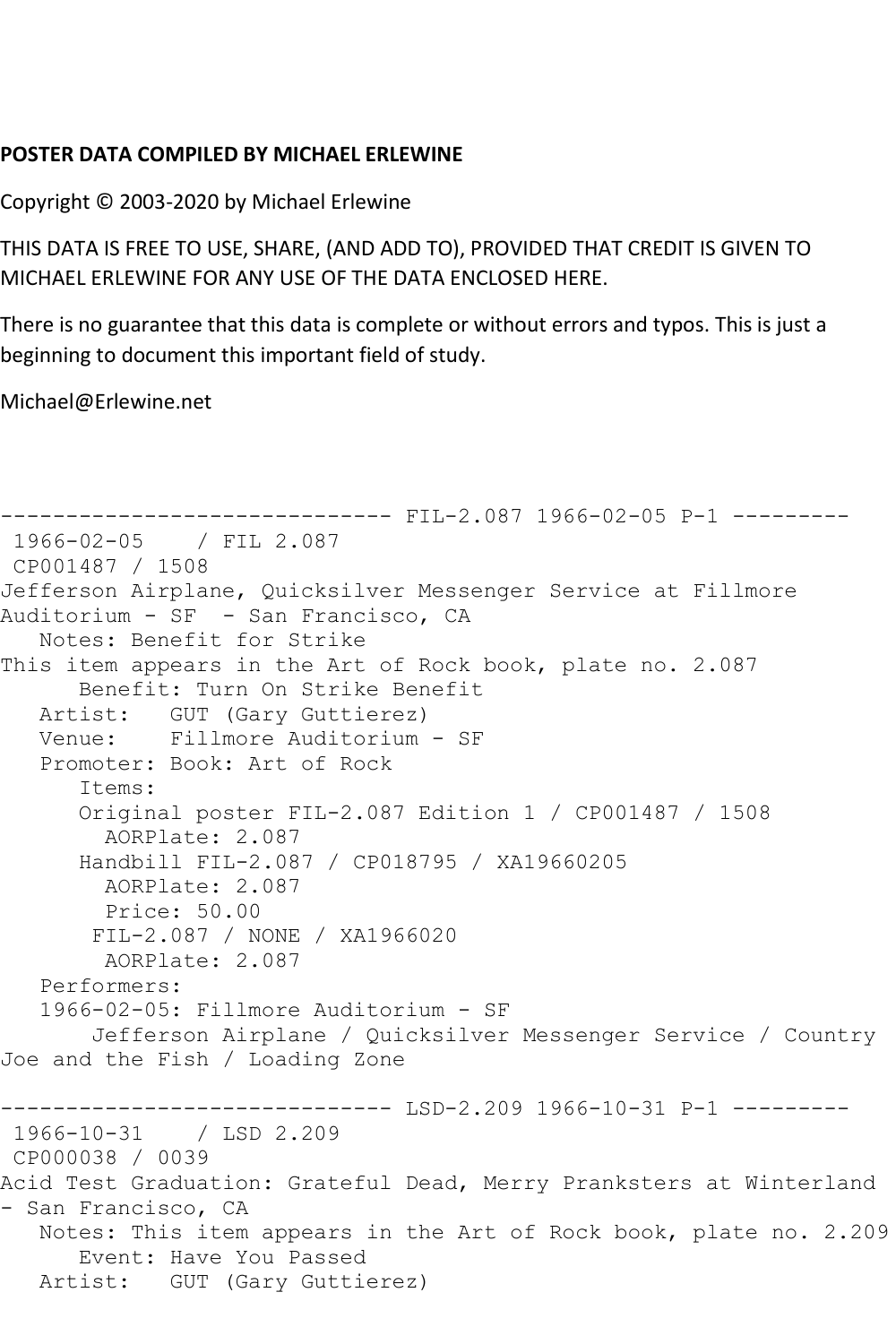Venue: Commons, San Francisco State College Promoter: Acid Tests Items: Original poster LSD-2.209 Edition 1 / CP000038 / 0039 (12-1/2  $x \ 20 - 1/4$  AORPlate: 2.209 Price: 5500.00 Performers: 1966-10-31: Commons, San Francisco State College Grateful Dead / Merry Pranksters / Neal Cassady / Ken Kesey / Ken / Anonymous Artists of America (AAA) / Caliope Co. ------------------------------ 1967 P-1 --------- 1967 / CP000269 / 0273 Prophets Haberdashery Promotional Poster Event: Haberdasher for the Man in Orbit Artist: GUT (Gary Guttierez) Items: Original poster Edition 1 / CP000269 / 0273 (14 x 20) Performers: 1967: Prophets / Man In Orbit ------------------------------ 1967 P --------- 1967 / CP061475 Prophets at 1444 Polk Benefit: Haberdasher for the Man in Orbit Artist: Gut Venue: 1444 Polk Items: Original poster / CP061475 / CP061475 (14 x 20) Performers: 1967: 1444 Polk Prophets ------------------------------ CAH-2.248 1967-02-03 P-1 --------- 1967-02-03 / CAH 2.248 CP009907 / CS05002 Big Brother and the Holding Company, Blue Cheer at California Hall - San Francisco, CA Notes: This item appears in the Art of Rock book, plate no. 2.248 Event: Hell's Angels: It's Party Time Again Artist: GUT (Gary Guttierez) Venue: California Hall Promoter: Hell's Angels Items: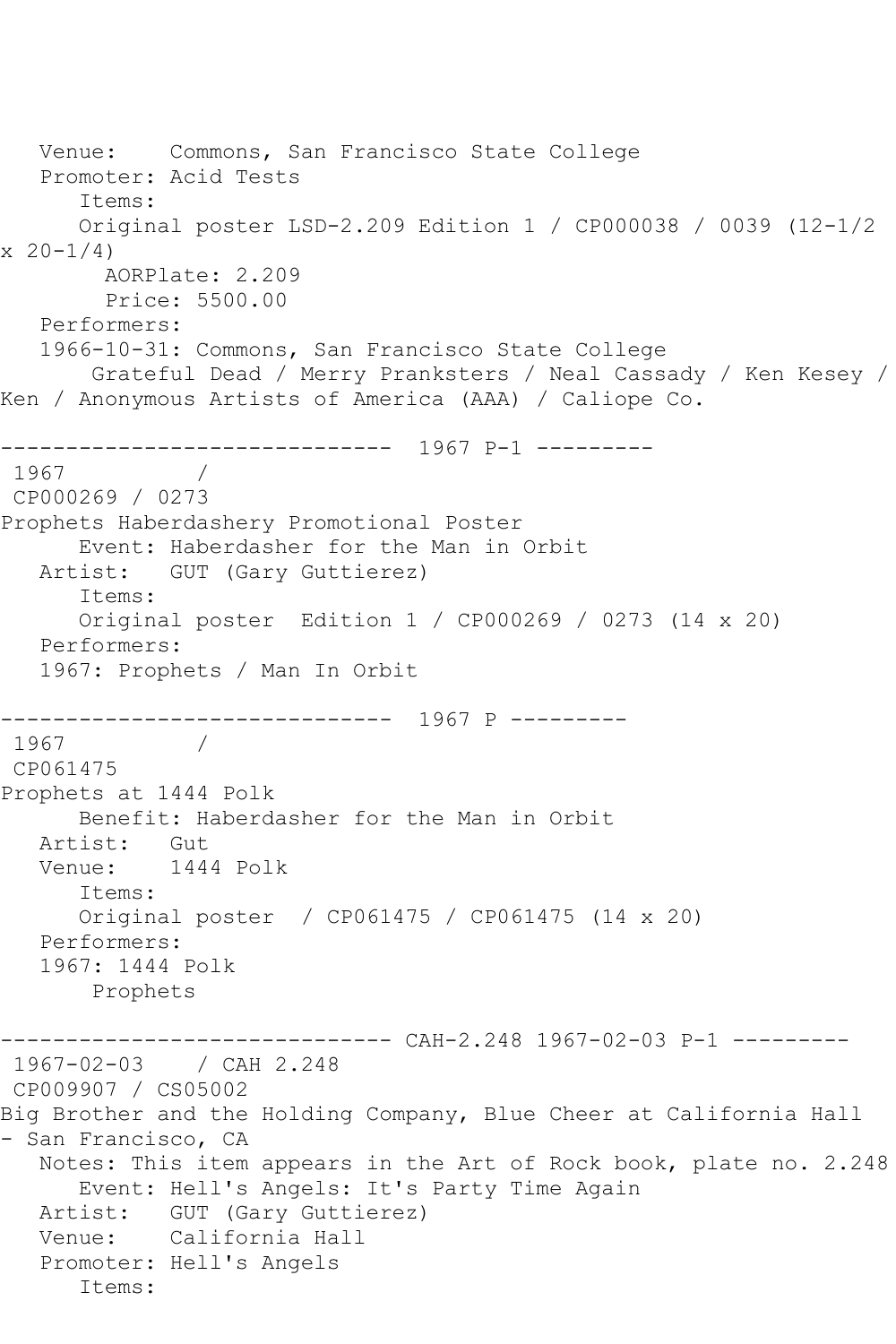Original poster CAH-2.248 Edition 1 / CP009907 / CS05002 Description: ! original, 1 reprint by Bindweeed Press (14- 3/16 x 20) AORPlate: 2.248 Price: 500.00 CAH-2.248 / CP000602 / 0606 AORPlate: 2.248 CAH-2.248 / CP060112 AORPlate: 2.248 Performers: 1967-02-03: California Hall Big Brother and the Holding Company / Blue Cheer ------------------------------ FAIR 1967-02-24 P-1 --------- 1967-02-24 / FAIR CP001769 / 1792 Wailers, Morning Reign at Fairfax Pavilion - Fairfax, CA Artist: GUT (Gary Guttierez) Venue: Fairfax Pavilion Promoter: Golden Star Items: Original poster FAIR Edition 1 / CP001769 / 1792 Performers: 1967-02-24: Fairfax Pavilion Wailers / Morning Reign / Transatantic Railroad ------------------------------ USMG-2.241 1967-04-07 P --------- 1967-04-07 / USMG 2.241 CP700217 Jefferson Airplane, Buffalo Springfield at University of San Francisco Memorial Gymnasium - San Fra Notes: This item appears in the Art of Rock book, plate no. 2.241 Artist: GUT (Gary Guttierez) Venue: University of San Francisco Memorial Gymnasium Promoter: St. Ignatious High School Items: Original poster USMG-2.241 / CP700217 (13 x 19-1/2) Original poster USMG-2.241 Edition 1 / CP000611 / 0615 (13 x 19-1/2) Performers: 1967-04-07: University of San Francisco Memorial Gymnasium Jefferson Airplane / Buffalo Springfield ----------- USMG 1967-04-07 P-1 ---------1967-04-07 / USMG CP000656 / 0663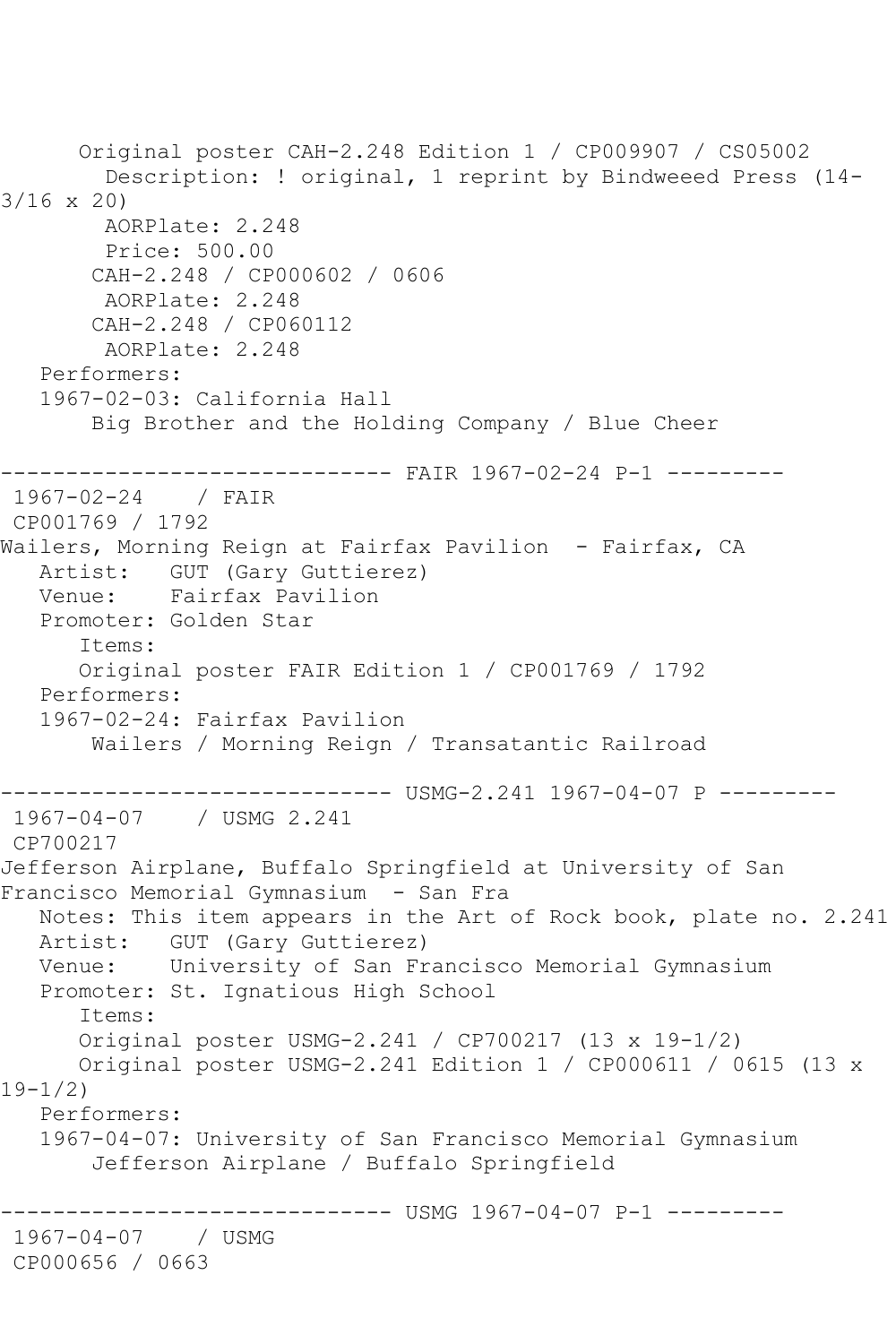Jefferson Airplane, Buffalo Springfield at University of San Francisco Memorial Gymnasium - San Fra Artist: GUT (Gary Guttierez) Venue: University of San Francisco Memorial Gymnasium Items: Original poster USMG Edition 1 / CP000656 / 0663 (5 x 8-1/2) Performers: 1967-04-07: University of San Francisco Memorial Gymnasium Jefferson Airplane / Buffalo Springfield ------------------------------ -2.365 1967-04-07 P-1 --------- 1967-04-07 / 2.365 CP009833 / CS04928 10th Biennial Wilderness Conference at san Francisco Hilton Notes: This item appears in the Art of Rock book, plate no. 2.365 Series: 10th Biennial Wilderness Conference Artist: Alton Kelley Venue: San Francisco Hilton Hotel Promoter: Book: Art of Rock Items: Original poster (Reprint) -2.365 Edition 1 / CP009833 / CS04928 Description: 1 original, 1 reprint, 1 bootleg. 2nd printing has siliver-like coloring behind figure (13-11/16 x 20) AORPlate: 2.365 Price: 600.00 Original poster (Reprint) -2.365 Edition 1 / CP000082 / 0083 Description: 2nd printing has siliver-like coloring behind figure (13-11/16 x 20) AORPlate: 2.365 Original poster -2.365 Edition 1 / CP070035 / 365 Var. B Description: Original poster (and 3rd printing) have yellow backgrounds behind figure AORPlate: 2.365 Original poster (Original) -2.365 Edition 1 / CP000923 / 0939 Var. B Description: Original poster (and 3rd printing) have yellow backgrounds behind figure (13-11/16 x 20) AORPlate: 2.365 Price: 40.00 Performers: 1967-04-07 1967-04-09: San Francisco Hilton Hotel ------ TAM 1967-04-08 P-1 ---------1967-04-08 / TAM CP000283 / 0287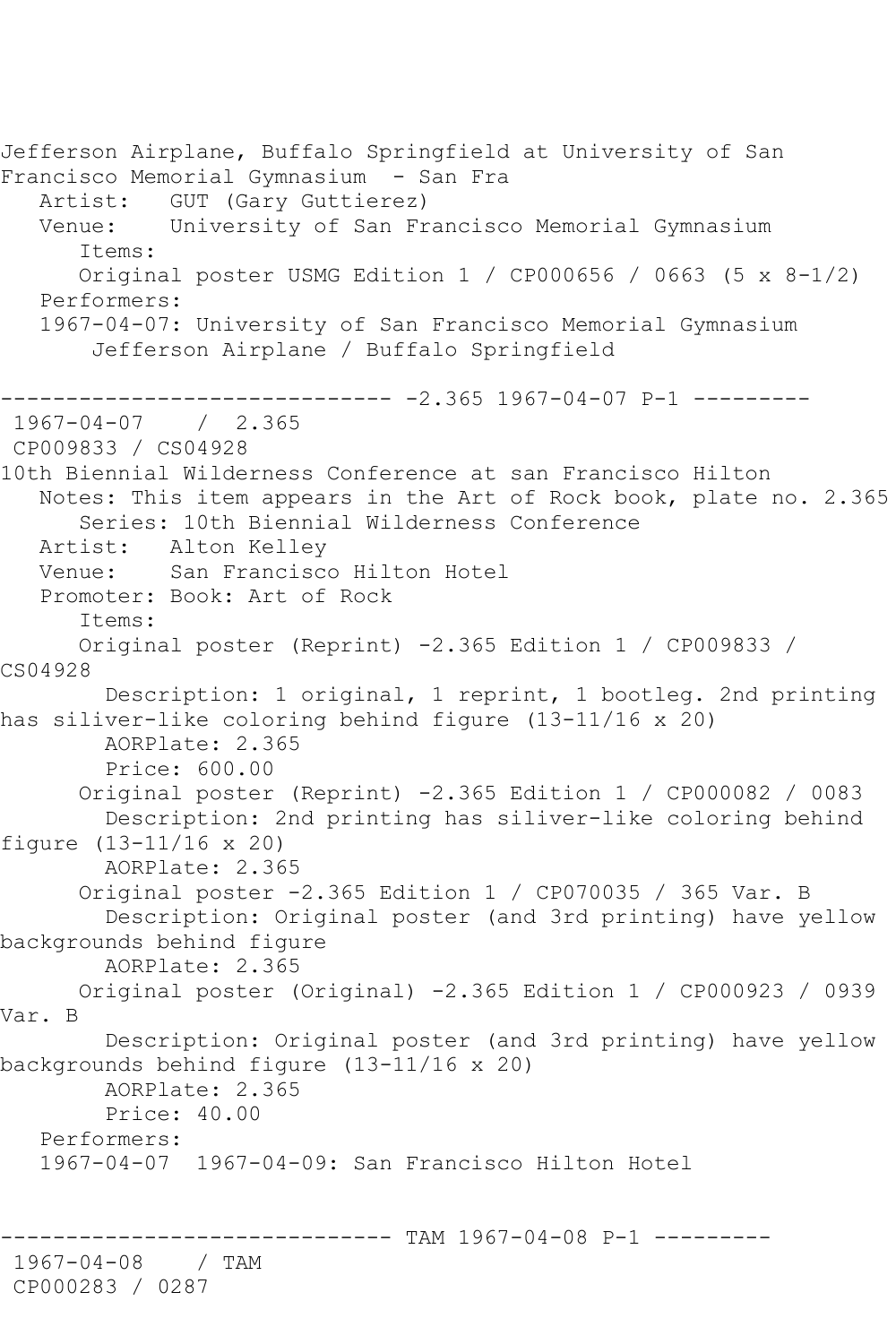```
Big Brother and the Holding Company, Quicksilver Messenger Servic at 
Mt. Tamalpais Amphitheater - Marin County, CA
   Artist: GUT (Gary Guttierez)
   Venue: Mt. Tamalpais Amphitheater
   Promoter: Marin Youth for Action
      Items:
      Original poster TAM Edition 1 / CP000283 / 0287 (22-1/2 x 14-
1/4)
   Performers:
   1967-04-08: Mt. Tamalpais Amphitheater
       Big Brother and the Holding Company / Quicksilver Messenger 
Service / Sparrow / Charlatans / Mc Eric
------------------------------ 1967-05-27 P-1 ---------
1967-05-27 / 
CP009910 / CS05005
Conference on the Draft at Fellowship Hall, Glide Methodist Church
   Private Notes: * A/A- 100@
   Artist: GUT (Gary Guttierez)
   Venue: Fellowship Hall, Glide Methodist Church
      Items:
      Original poster / CP005836 / CP01085
      Original poster / CP060374
      Original poster Edition 1 / CP009910 / CS05005
         Price: 100.00
   Performers:
   1967-05-27: Fellowship Hall, Glide Methodist Church
------------------------------ 1967-06-29 P ---------
1967-06-29 / 
CP061167 / CP061167
Big Brother and the Holding Company, Blue Cheer at California Hall 
[San Francisco, CA]
      Benefit: Lights by Liquid Sandwich
   Artist: Double H Press
   Venue: California Hall
   Promoter: Albatross Productions
      Items:
      Original poster / CP061167 / CP061167 (14 x 20)
         Price: 500.00
      Original poster / CP700185
   Performers:
   1967-06-29: California Hall
       Big Brother and the Holding Company / Blue Cheer / Congress 
of Wonders
```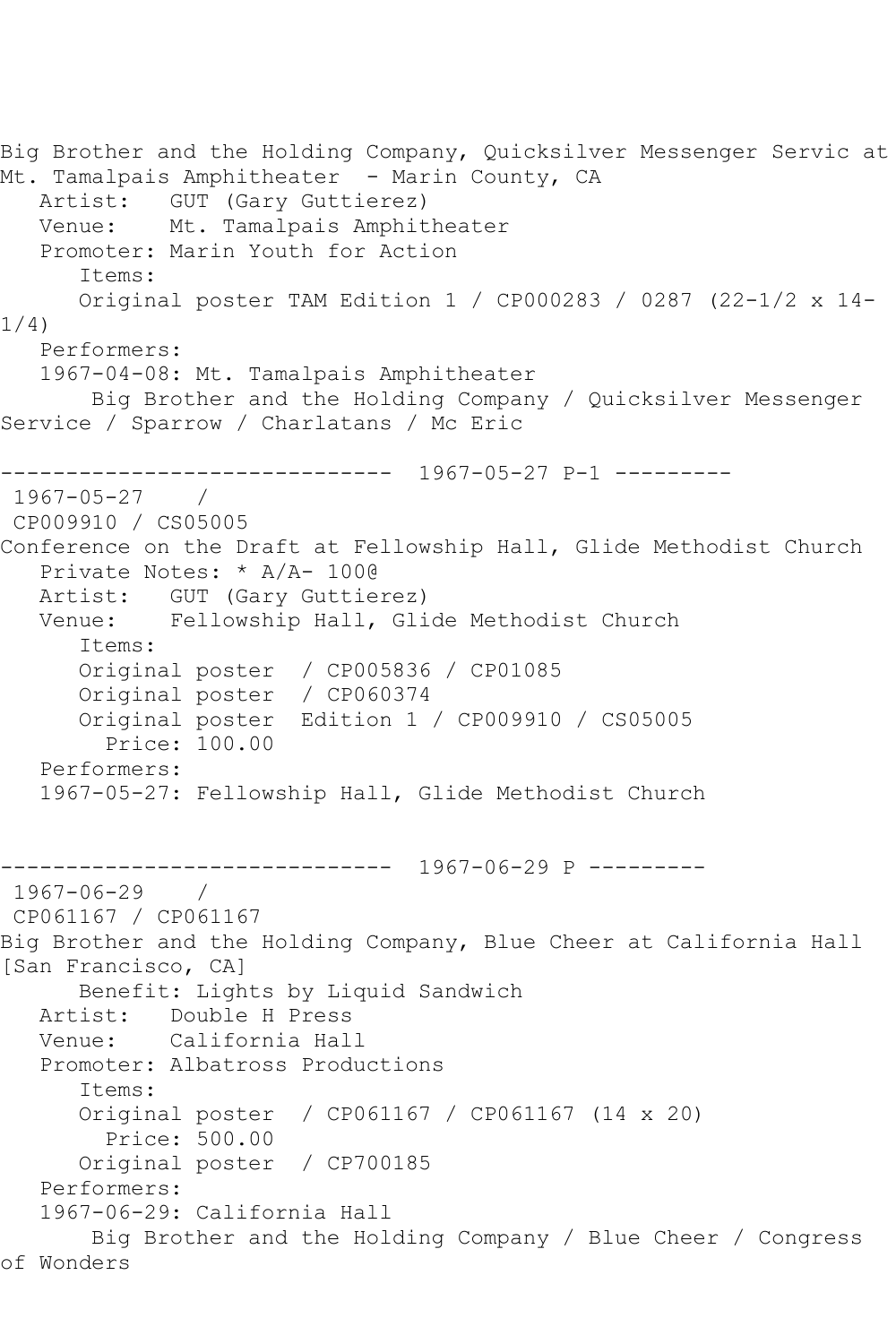------------------------------ SHA-3.052 1967-12-18 P-1 --------- 1967-12-18 / SHA 3.052 CP000105 / 0105 Quicksilver Messenger Service, Big Brother and the Holding Compan at Shrine Auditorium - Los Angeles, CA Notes: This item appears in the Art of Rock book, plate no. 3.052 Event: The XMas Show, A Merry Environment Event: John Stevens Electronic Art Exhibit Artist: GUT (Gary Guttierez) Venue: Shrine Auditorium Promoter: Book: Art of Rock Items: Original poster SHA-3.052 Edition 1 / CP000105 / 0105 (12-1/2 x 20) AORPlate: 3.052 Price: 245.00 Handbill SHA / CP070052 AORPlate: 3.052 Price: 145.00 Performers: 1967-12-18: Shrine Auditorium Quicksilver Messenger Service / Big Brother and the Holding Company / Hippy Santa Claus / John Stevens Electronic Art Exhibit / Loving Impulse / Congress of Wonders / Great San Francisco Earthquake Dancers ------------------------------ CAR-2.169 1968-01-17 P-1 --------- 1968-01-17 / CAR 2.169 CP009812 / CS04907 Grateful Dead, Quicksilver Messenger Service at Carousel Ballroom - San Francisco, CA Notes: This item appears in the Art of Rock book, plate no. 2.169 Artist: GUT (Gary Guttierez)<br>Venue: Carousel Ballroom Carousel Ballroom Promoter: Book: Art of Rock Items: Original poster CAR-2.169 Edition 1 / CP009812 / CS04907 (15- 11/16 x 20) AORPlate: 2.169 Handbill  $-2.169$  /  $(5-1/2 \times 7-1/4)$  AORPlate: 2.169 Price: 150.00 CAR-2.169 / CP000063 / 0064 AORPlate: 2.169 Performers: 1968-01-17: Carousel Ballroom Grateful Dead / Quicksilver Messenger Service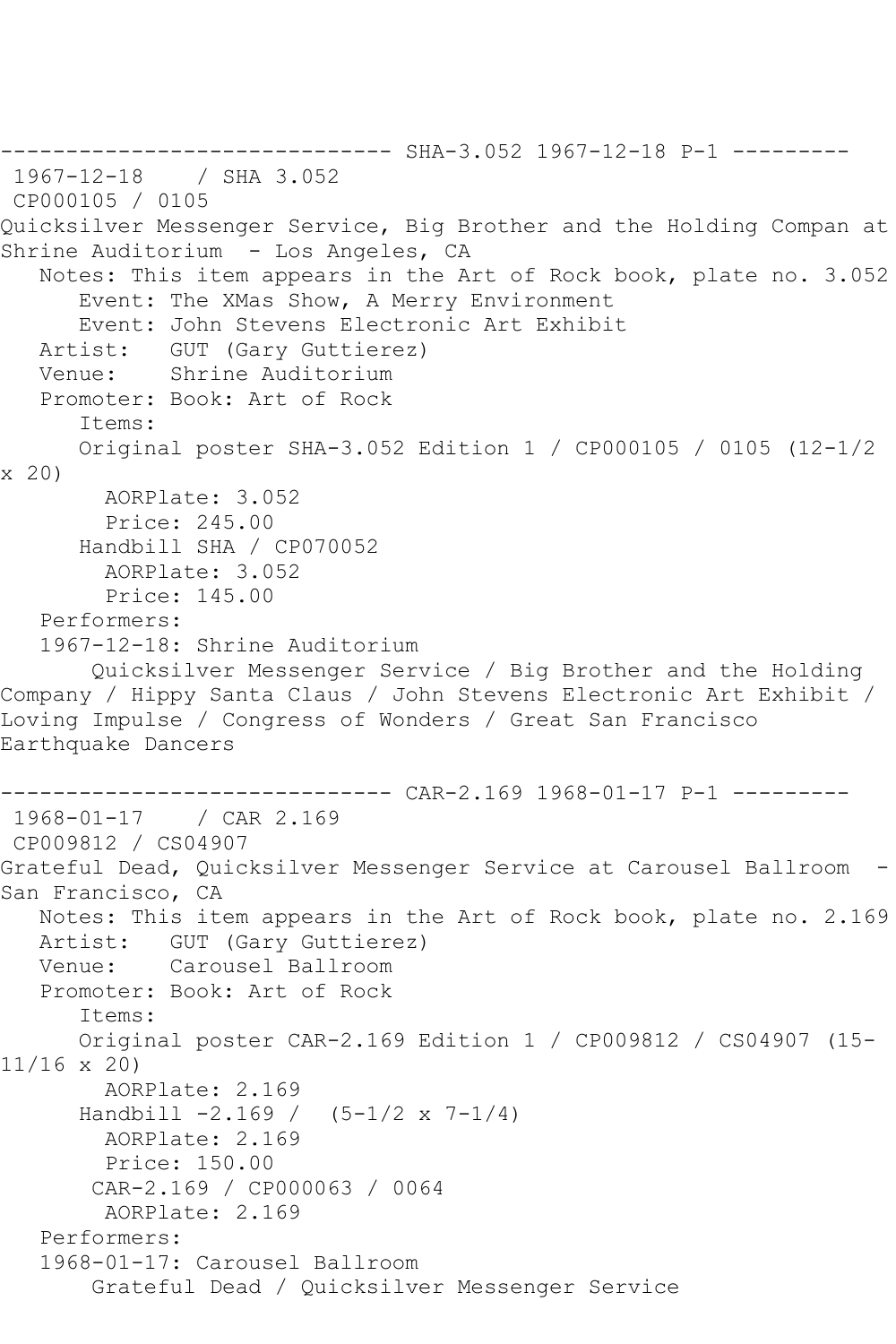------------------------------ 1977 P-1 --------- 1977 / CP000964 / 0983 Grateful Dead Artist: GUT (Gary Guttierez) Items: Original poster Edition 1 / CP000964 / 0983 (22 x 28) Performers: 1977: Grateful Dead ------------------------------ SELA 1977-01-15 P-1 --------- 1977-01-15 / SELA CP015220 / ME0367 Grateful Dead at Selland Arena - Oakland, CA Artist: Gary Gutierrez Venue: Selland Arena Promoter: Bill Graham Presents Items: Original poster SELA Edition 1 / CP015220 / ME0367 Performers: 1977-01-15: Selland Arena Grateful Dead ------------------------------ 1986-09-19 P-1 --------- 1986-09-19 / CP008278 / CP03523 Wall of Voodoo, Lonesome Strangers at Park Plaza Hotel Private Notes: Punk Artist: Guttstain Venue: Park Plaza Hotel Items: Original poster Edition 1 / CP008278 / CP03523 Performers: 1986-09-19: Park Plaza Hotel Wall of Voodoo / Lonesome Strangers / Dea Hags / Phantom Opera ------------------------------ 1997-04-04 P --------- 1997-04-04 / CP046526 / CP046526 Bush, Veruca Salt at Charlotte Coliseum Private Notes: \* A/A- CHeck Artist: In the Gutter Grafix Venue: Charlotte Coliseum Promoter: Beaver Items: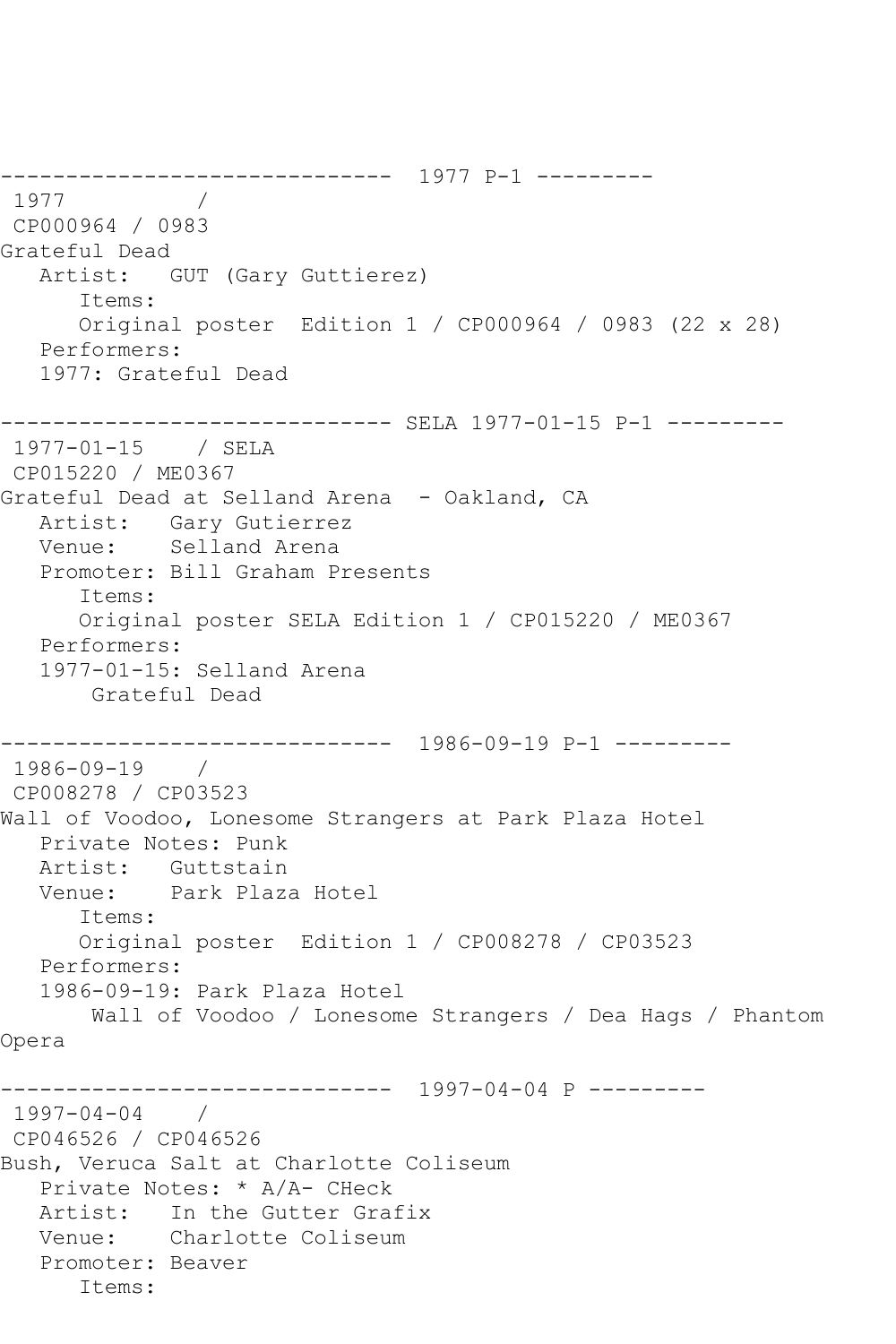```
 Original poster / CP046526 / CP046526 (17-1/2 x 23-1/2)
    Performers:
    1997-04-04: Charlotte Coliseum
        Bush / Veruca Salt
       ------------------------------ FW-BGF-331 1998-05-28 P-1 ---------
1998-05-28 / FW BGF-331
CP006913 / CP02163
Galactic, Charlie Hunter at Fillmore West - San Francisco, CA
   Private Notes: BGF
   Artist: Stefan Guttermuth
   Venue: Fillmore West
   Promoter: Bill Graham New Fillmores BGF
       Items:
      Original poster FW-BGF-331 Edition 1 / CP006913 / CP02163 (13 
x 19)
        Price: 29.00
   Performers:
   1998-05-28: Fillmore West
        Galactic / Charlie Hunter / Pound For Pound
         ------------------------------ 19zz-00-00 P-1 ---------
19zz-00-00 / 
CP001696 / 1720
Blue Cheer
   Artist: GUT (Gary Guttierez)
       Items:
       Original poster Edition 1 / CP001696 / 1720
   Performers:
    19zz-00-00: Blue Cheer
------------------------------ 2000-06-27 P ---------
2000-06-27 / 
CP047457 / CP047457
Electric Frankenstein, Asspirator at Sallie T.A.F
  Artist: Punchgut Studio<br>Venue: Sallie T.A.F
           Sallie T.A.F
       Items:
       Original poster / CP047457 / CP047457
   Performers:
    2000-06-27: Sallie T.A.F
        Electric Frankenstein / Asspirator
          ------------------------------ 2003-03-28 P ---------
2003-03-28 / 
CP047436 / CP047436
BB King
```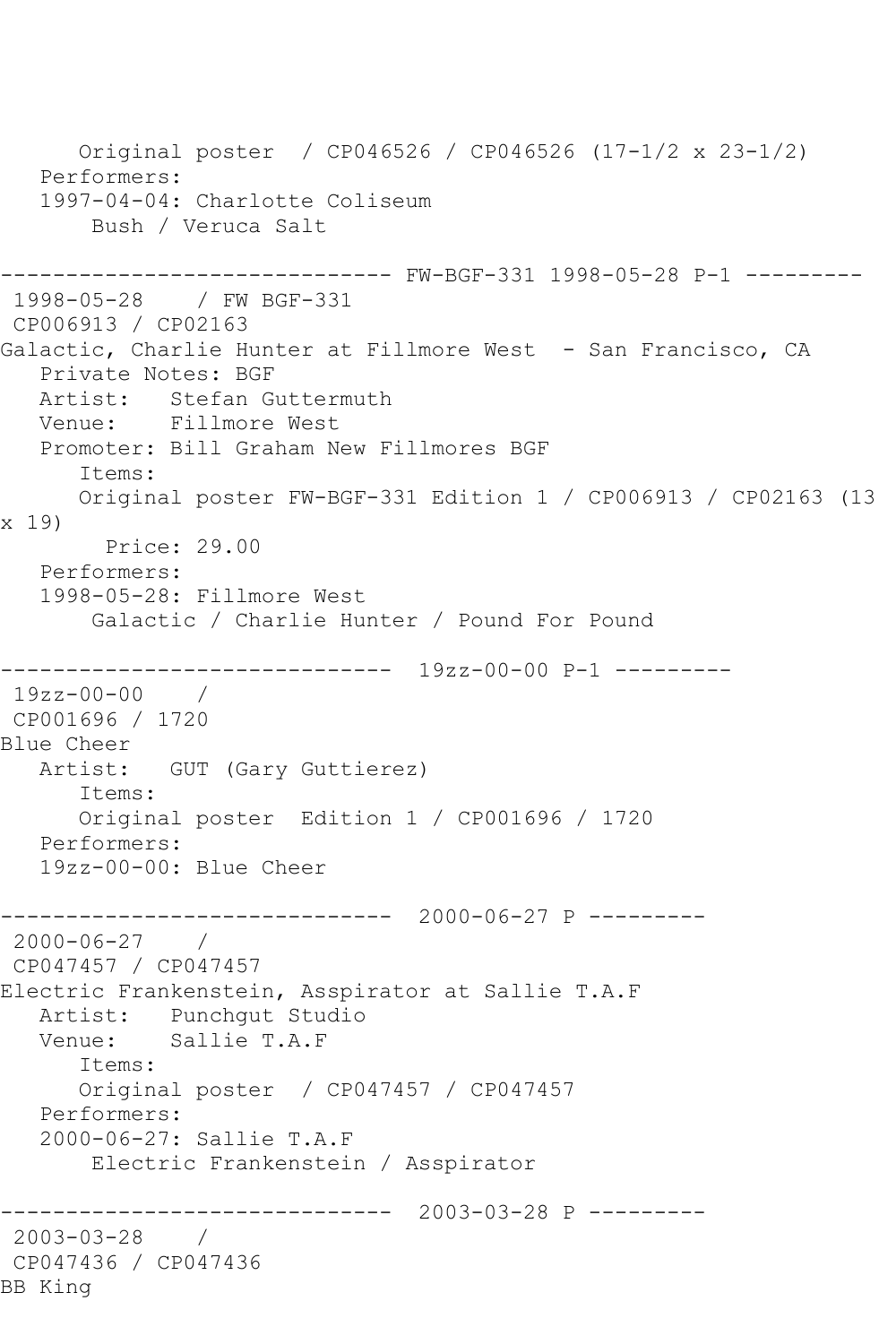Artist: Punchgut Studio Promoter: Jade Presents Items: Original poster / CP047436 / CP047436 Performers: 2003-03-28: B.B. King 2003-03-29: B.B. King 2003-03-30: B.B. King 2003-04-01: B.B. King 2003-04-02: B.B. King ------------------------------ 2003-05-08 P --------- 2003-05-08 / CP701158 / CP701158 Sylvain Sylvain at Connections [Philadelphia, PA] Notes: Signed Limited Edition of 50 This item appears in the book 'The Art of Modern Rock' as AMR # 378.3<br>Artist: Matt Mastrud Venue: Connections Items: Original poster / CP701158 / CP701158 (24 x 24) Performers: 2003-05-08: Connections Sylvain Sylvain ------------------------------ 2003-05-17 P --------- 2003-05-17 / CP047443 / CP047443 Slaughter and the Dogs, Misjudged at CBGBs Artist: Punchgut Studio Venue: CBGB's Items: Original poster / CP047443 / CP047443 Performers: 2003-05-17: CBGB's Slaughter and the Dogs / Misjudged / Polyabuse / Krays / Dean Dean and the Sex Machine ------------------------------ 2003-08-01 P --------- 2003-08-01 / CP700758 / CP700758 Electric Frankenstein at 31st Street Pub Notes: Signed Limited Edition of 45 This item appears in the book 'The Art of Modern Rock' as AMR # 173 Artist: Matt Mastrud Venue: 31st Street Pub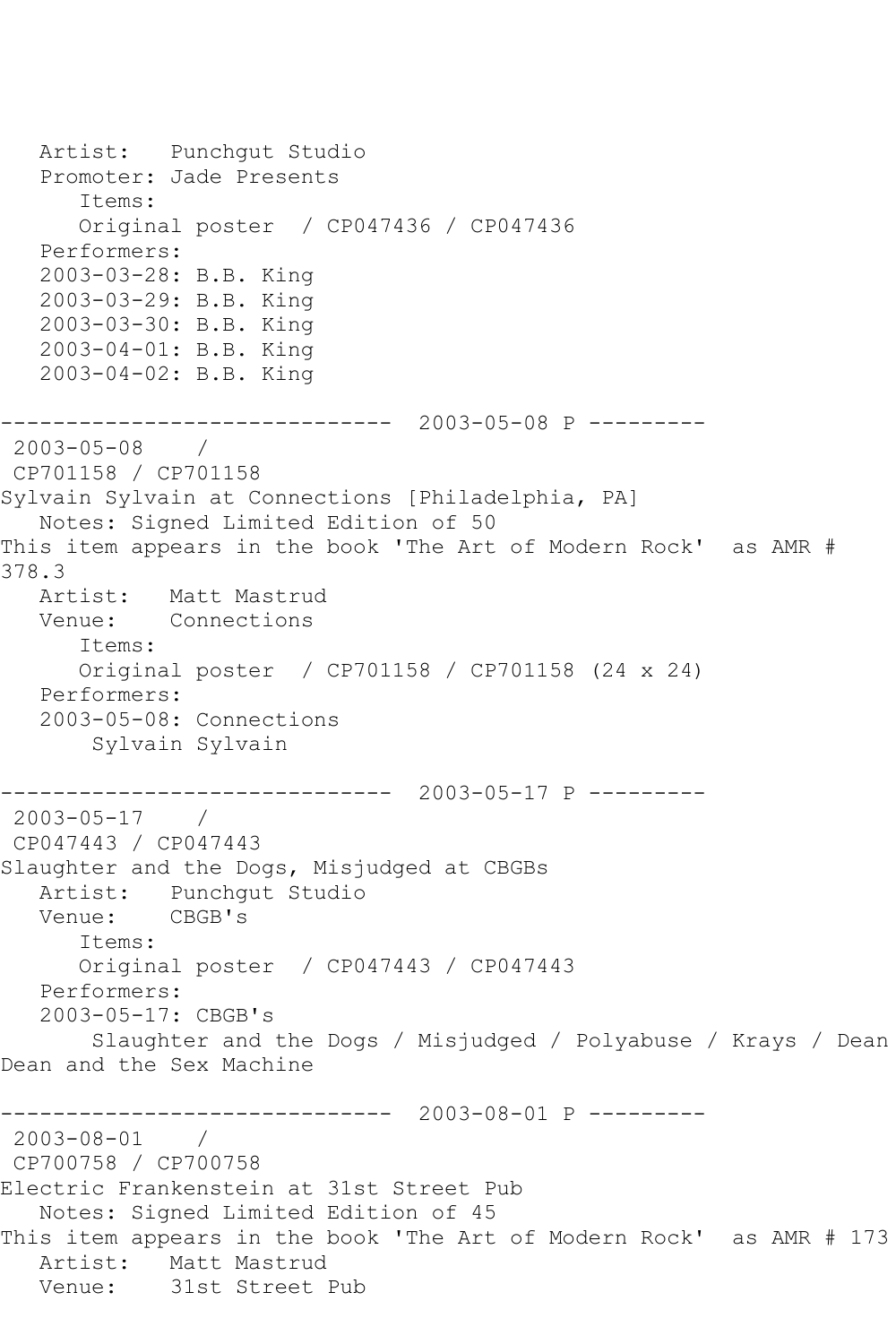Items: Original poster / CP700758 / CP700758 (13 x 18) Performers: 2003-08-01: 31st Street Pub Electric Frankenstein ------------------------------ zzzz-02-28 P --------  $zzzz-02-28$ CP047439 / CP047439 Mark Ramone and the Speedkings, Candyass Flatus at Connections - Philadelphia, PA Artist: Punchgut Studio<br>Venue: Connections Connections Items: Original poster / CP047439 / CP047439 Performers: zzzz-02-28: Connections Mark Ramone and the Speedkings / Candyass Flatus ------------------------------ PLAY zzzz-03-03 P -------- zzzz-03-03 / PLAY CP047435 / CP047435 Reverend Horton Heat at Playmakers Artist: Punchgut Studio Venue: Playmakers Promoter: Jade Presents Items: Original poster PLAY / CP047435 / CP047435 Performers: zzzz-03-03: Playmakers Reverend Horton Heat ------------------------------ zzzz-03-05 P --------  $zzzz-03-05$  s / CP047438 / CP047438 Southmouth, Okkervil River at Corral Room Artist: Punchgut Studio Venue: Corral Room Items: Original poster / CP047438 / CP047438 Performers: zzzz-03-05 sat: Corral Room Southmouth / Okkervil River / Carl Johns ------------------------------ zzzz-03-09 P -------- zzzz-03-09 s / CP047456 / CP047456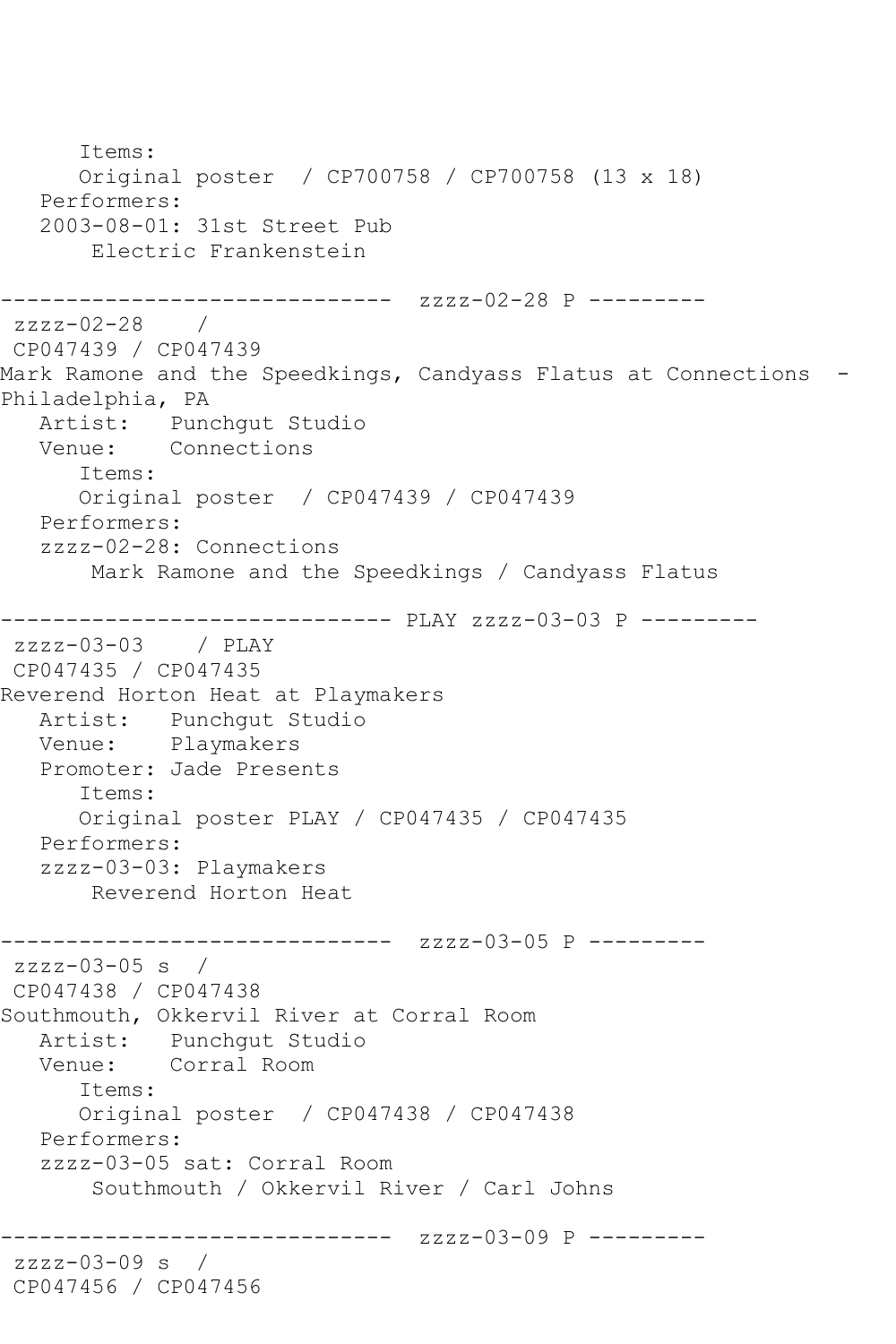Southmouth, Okkervil River at Corral Room Artist: Punchgut Studio Venue: Corral Room Items: Original poster / CP047456 / CP047456 Performers: zzzz-03-09 sat: Corral Room Southmouth / Okkervil River / Carl Johns ------------------------------ zzzz-04-18 P -------- zzzz-04-18 / CP047440 / CP047440 Animal, Randy Piper at Connections - Philadelphia, PA Artist: Punchgut Studio<br>Venue: Connections Connections Items: Original poster / CP047440 / CP047440 Performers: zzzz-04-18: Connections Animal / Randy Piper / Chris Holmes ------------------------------ zzzz-05-16 P -------- zzzz-05-16 f / CP047442 / CP047442 Slaughter and the Dogs, Tuff Darts at Maxwells Artist: Punchgut Studio Venue: Maxwell's Items: Original poster / CP047442 / CP047442 Performers: zzzz-05-16 fri: Maxwell's Slaughter and the Dogs / Tuff Darts / Krays ------------------------------ zzzz-06-04 P -------- zzzz-06-04 w / CP047441 / CP047441 Tapping the Vein at Connections - Philadelphia, PA Artist: Punchgut Studio Venue: Connections Items: Original poster / CP047441 / CP047441 Performers: zzzz-06-04 wed: Connections Tapping the Vein ------------------------------ PLAY zzzz-10-28 P -------- zzzz-10-28 / PLAY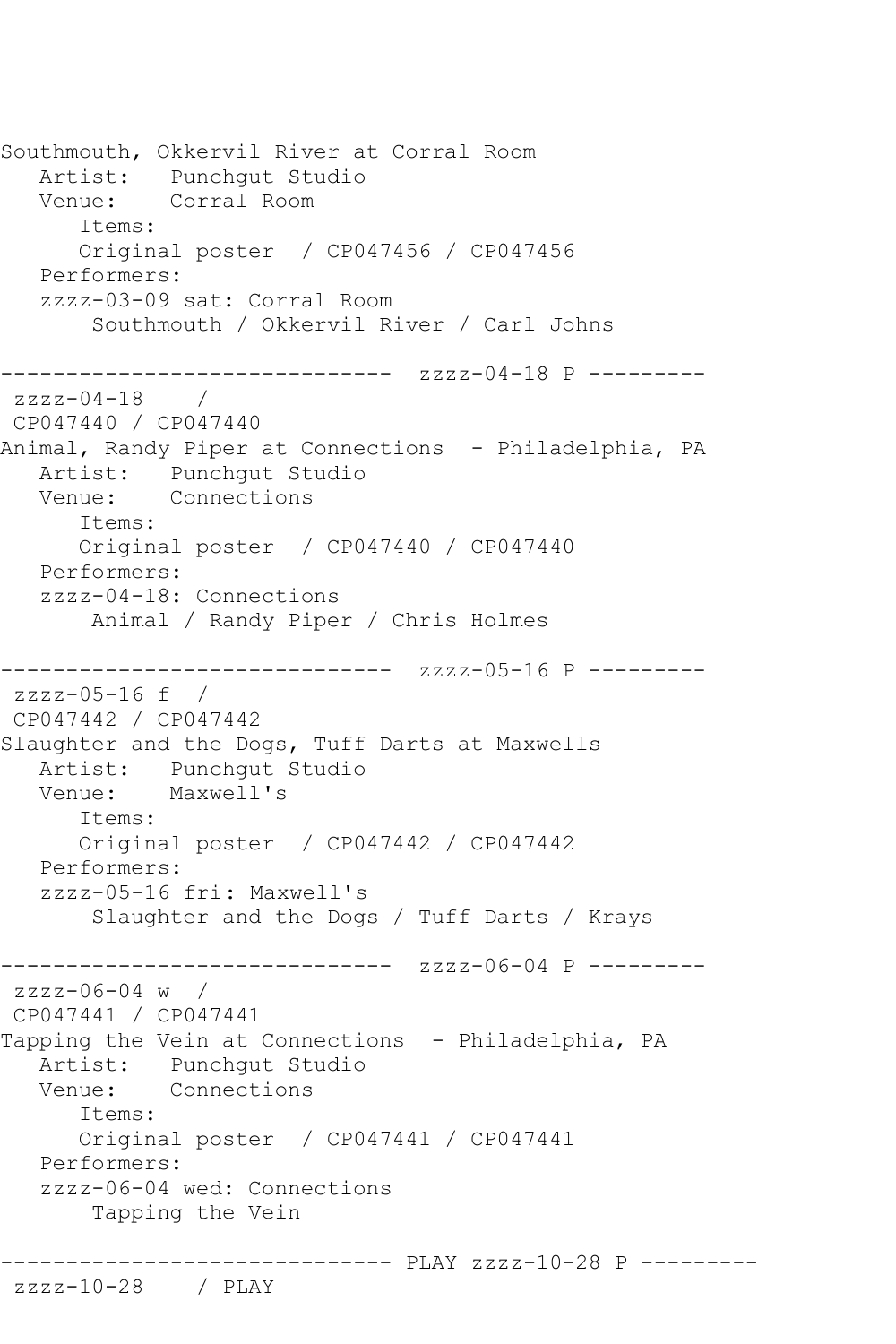```
CP047460 / CP047460
G Love and the Special Sauce at Playmakers
   Notes: 
This item appears in the book 'The Art of Modern Rock' as AMR # 307
   Artist: Punchgut Studio
   Venue: Playmakers
      Items:
      Original poster PLAY / CP047460 / CP047460
   Performers:
   zzzz-10-28: Playmakers
        G. Love and Special Sauce
------------------------------ RMC zzzz-11-02 P ---------
zzzz-11-02 / RMC 
CP047446 / CP047446
Gourds at River Road Ice House
  Artist: Punchgut Studio<br>Venue: River Road Ice
            River Road Ice House
       Items:
      Original poster RMC / CP047446 / CP047446
   Performers:
   zzzz-11-02: River Road Ice House
       Gourds
------------------------------ zzzz-zz-zz P ---------
zzzz-zz-zz / 
CP047434 / CP047434
Pederson Construction
   Artist: Punchgut Studio
       Items:
      Original poster / CP047434 / CP047434
   Performers:
------------------------------ zzzz-zz-zz P ---------
zzzz-zz-zz / 
CP047444 / CP047444
Gourds
   Artist: Punchgut Studio
      Items:
       Original poster / CP047444 / CP047444
   Performers: Gourds
------------------------------ zzzz-zz-zz P ---------
zzzz-zz-zz / 
CP047445 / CP047445
Gourds
      Benefit: Music for the unwashed
```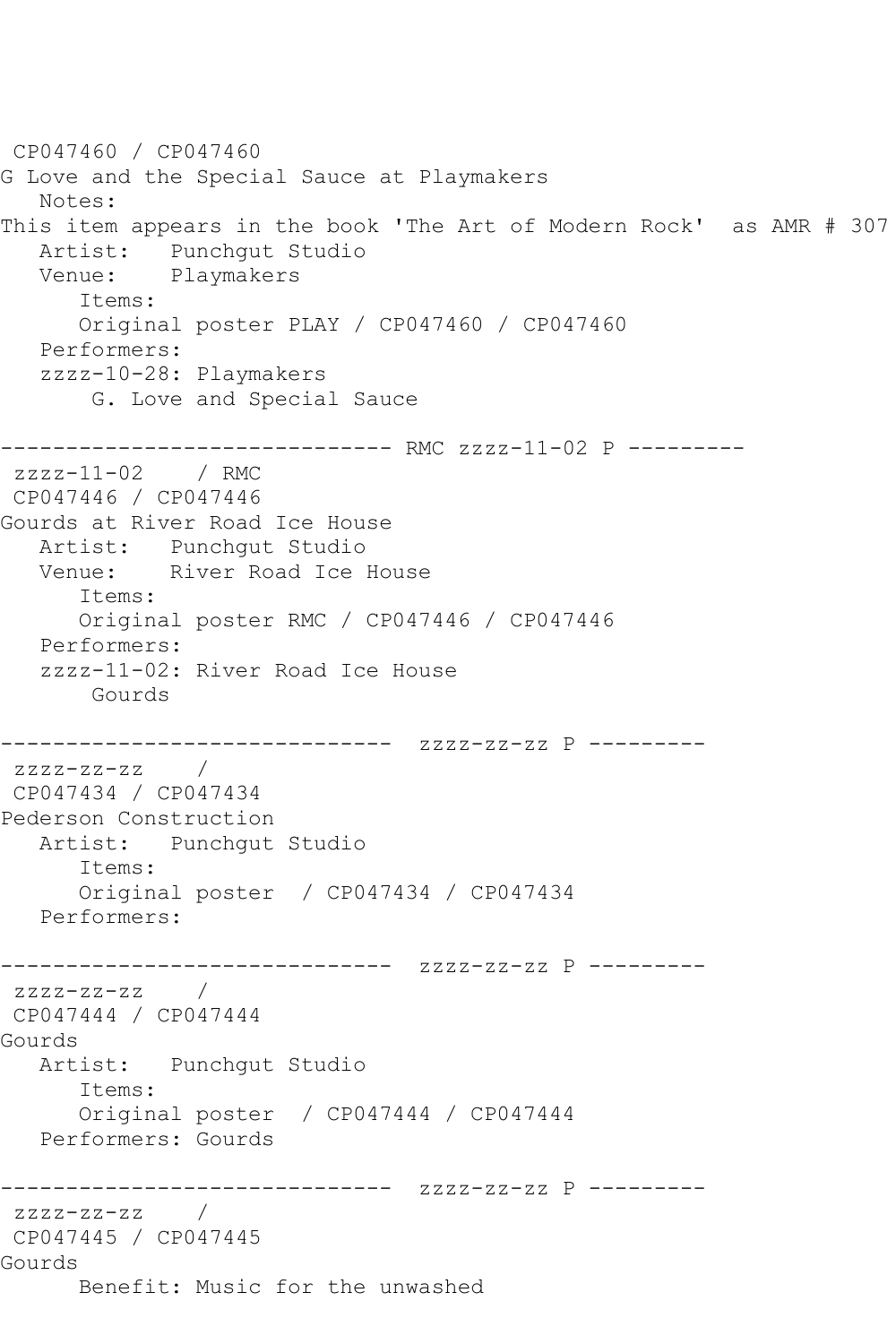```
 Artist: Punchgut Studio
      Items:
      Original poster / CP047445 / CP047445
   Performers: Gourds
------------------------------ zzzz-zz-zz P ---------
zzzz-zz-zz / 
CP047447 / CP047447
Slobberbone
   Artist: Punchgut Studio
      Items:
      Original poster / CP047447 / CP047447
   Performers: Slobberbone
------------------------------ zzzz-zz-zz P ---------
zzzz-zz-zz /
CP047448 / CP047448
Slobberbone
   Artist: Punchgut Studio
      Items:
      Original poster / CP047448 / CP047448
   Performers: Slobberbone
------------------------------ zzzz-zz-zz P ---------
zzzz-zz-zz / 
CP047449 / CP047449
Slobberbone
      Benefit: Alcohol fueled
   Artist: Punchgut Studio
      Items:
      Original poster / CP047449 / CP047449
   Performers: Slobberbone
------------------------------ zzzz-zz-zz P ---------
zzzz-zz-zz / 
CP047450 / CP047450
Pink Ribbon Boutique and Bead Bar
   Artist: Punchgut Studio
      Items:
      Original poster / CP047450 / CP047450
   Performers:
------------------------------ zzzz-zz-zz P ---------
zzzz-zz-zz / 
CP047451 / CP047451
Chameleon Concrete
   Artist: Punchgut Studio
```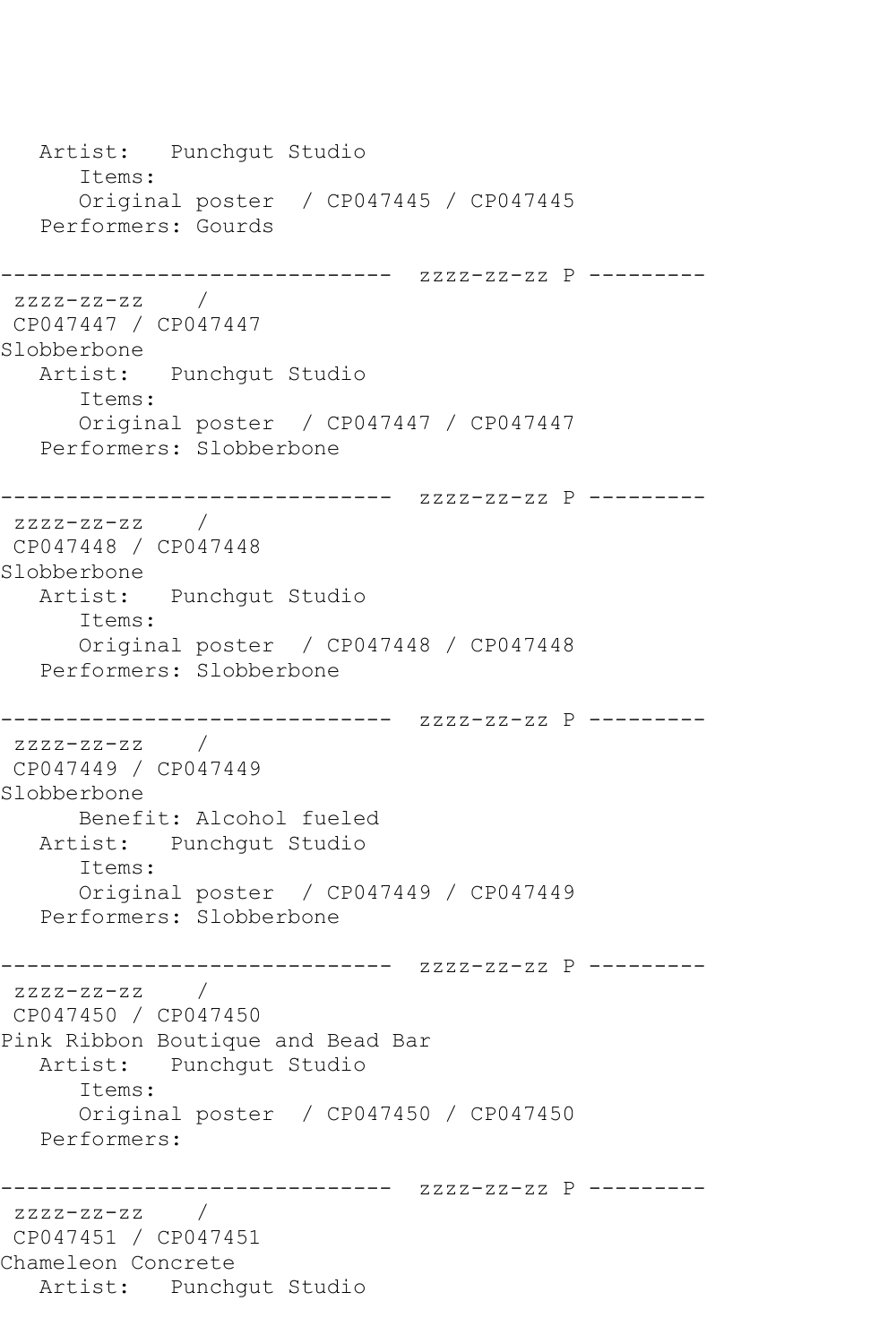```
 Items:
      Original poster / CP047451 / CP047451
   Performers:
------------------------------ zzzz-zz-zz P ---------
zzzz-zz-zz / 
CP047452 / CP047452
Local lounge
   Artist: Punchgut Studio
   Promoter: Z103.3 FM
      Items:
      Original poster / CP047452 / CP047452
   Performers:
------------------------------ zzzz-zz-zz P ---------
zzzz-zz-zz / 
CP047453 / CP047453
Dedwalleye.com
   Artist: Punchgut Studio
      Items:
      Original poster / CP047453 / CP047453
   Performers:
------------------------------ zzzz-zz-zz P ---------
zzzz-zz-zz / 
CP047454 / CP047454
Carp / 99.9 FM
   Artist: Punchgut Studio
      Items:
      Original poster / CP047454 / CP047454
   Performers:
------------------------------ zzzz-zz-zz P ---------
zzzz-zz-zz /
CP047455 / CP047455
Hot rod radio / 99.7 FM
   Artist: Punchgut Studio
      Items:
      Original poster / CP047455 / CP047455
   Performers:
------------------------------ zzzz-zz-zz P ---------
zzzz-zz-zz / 
CP047458 / CP047458
Ded Walleye
   Artist: Punchgut Studio
      Items:
```